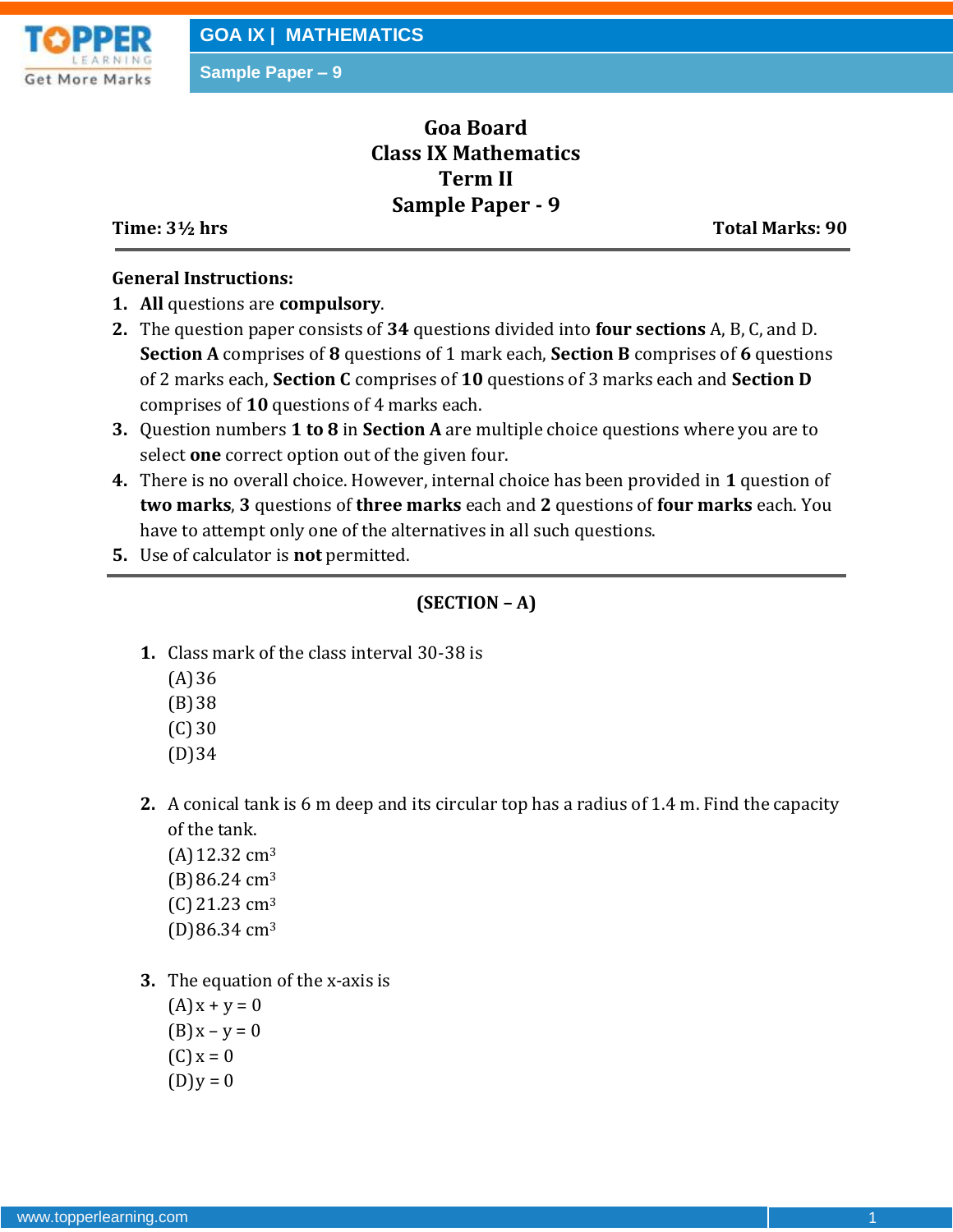

**GOA IX | MATHEMATICS**

**Sample Paper – 9**

- **4.** The relationship between the surface area of a sphere and lateral surface area of a right circular cylinder which just encloses the sphere is
	- (A)Surface area of the sphere is equal to the lateral surface area of the right circular cylinder.
	- (B) Surface area of the sphere is less than the lateral surface of the right circular cylinder.
	- (C)Surface area of the sphere is greater than the lateral surface area of the right circular cylinder.
	- (D) Lateral surface area of the sphere is less than the surface area of the right circular cylinder
- **5.** Mode of the data set, 3, 2, 2, 2, 3, 5, 6, 6, 5, 3, 4, 2, 5, is:
	- $(A)3$
	- $(B)$  2
	- (C) 5
	- $(D)6$
- **6.** Class marks of a frequency distribution are 6, 10, 14, 18, 22, 26, and 30. Its class size will be
	- $(A)4$
	- $(B)5$
	- (C) 9
	- (D)1
- **7.** In quadrilateral PQRS, the diagonals are equal and intersect each other at right angles. Then, quadrilateral PQRS is a

(A) Rectangle

- (B)Parallelogram
- (C) Rhombus
- (D)Square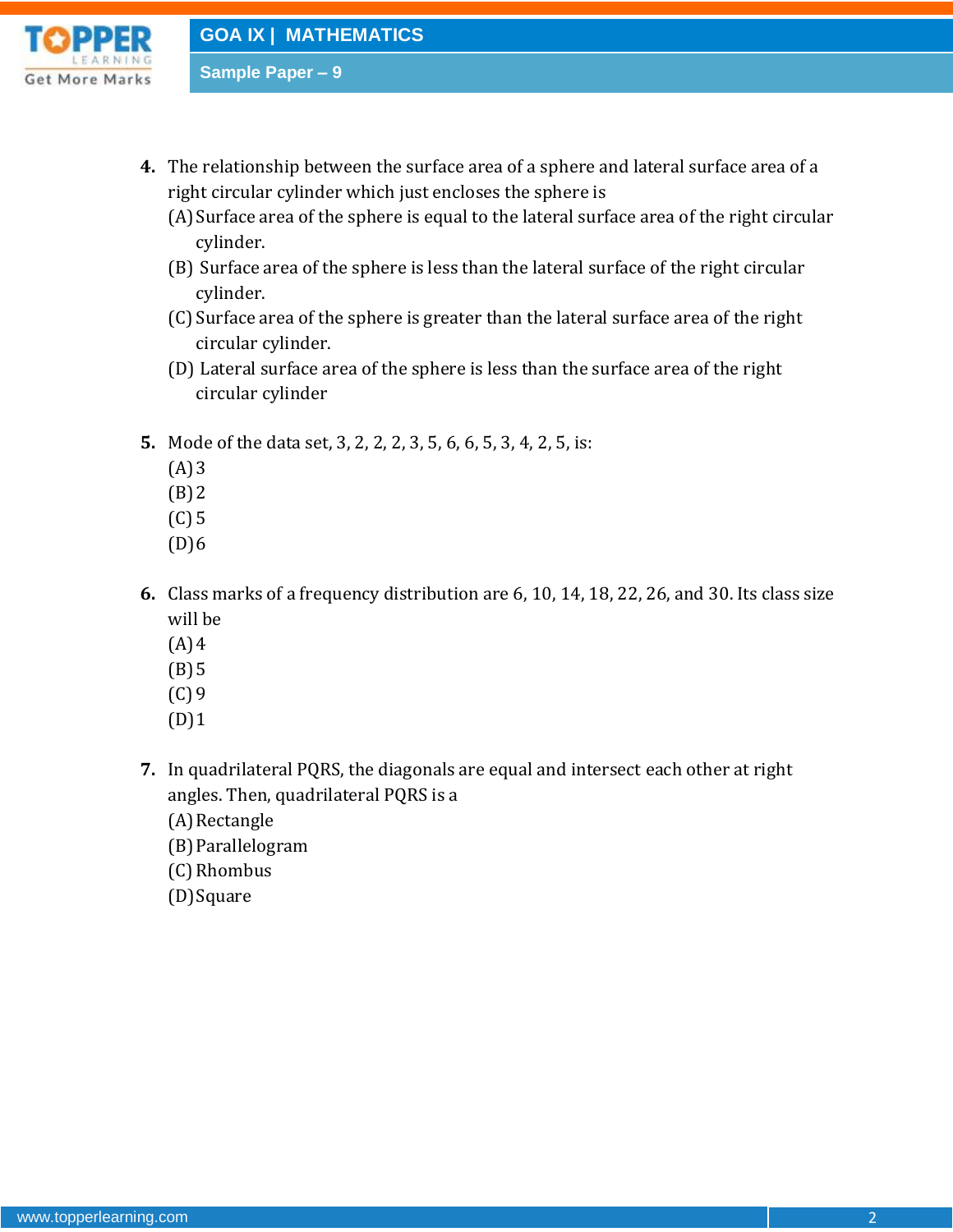

## **GOA IX | MATHEMATICS**

**Sample Paper – 9**

(A)12 cm<sup>2</sup> (B)18 cm<sup>2</sup>  $(C) 6 cm<sup>2</sup>$ (D)24 cm<sup>2</sup>

**8.** In the given figure, PQRS is a parallelogram having base PQ = 6 cm and perpendicular height is also 6 cm, then ar(ΔPTQ) is



## **(SECTION – B)**

- **9.** It is given that in a group of 3 students, the probability of 2 students not having the same birthday is 0.992. What is the probability that 2 students have the same birthday?
- **10.**The blood groups of 30 students of Class VII are recorded as follows:

A, B, O, O, AB, O, A, O, B, A, O, B, A, O, O, A, AB, O, A, A, O, O, AB, B, A, O, B, A, B, O

Represent this data in the form of a frequency distribution table. Which is the most common, and which is the rarest blood group among these students?

**11.**In the given figure, E is any point on median AD of ABC. Show that  $ar(\triangle ABE) = ar(\triangle ACE)$ 



**12.**A kiddy bank contains hundred 50 p coins, fifty Rs. 1 coins, twenty Rs. 2 coins and ten Rs. 5 coins. If it is equally likely that one of the coins will fall out when the bank is turned upside down, what is probability that the coin i. Will be a 50 p coin? ii. Will not be a Rs. 5 coin?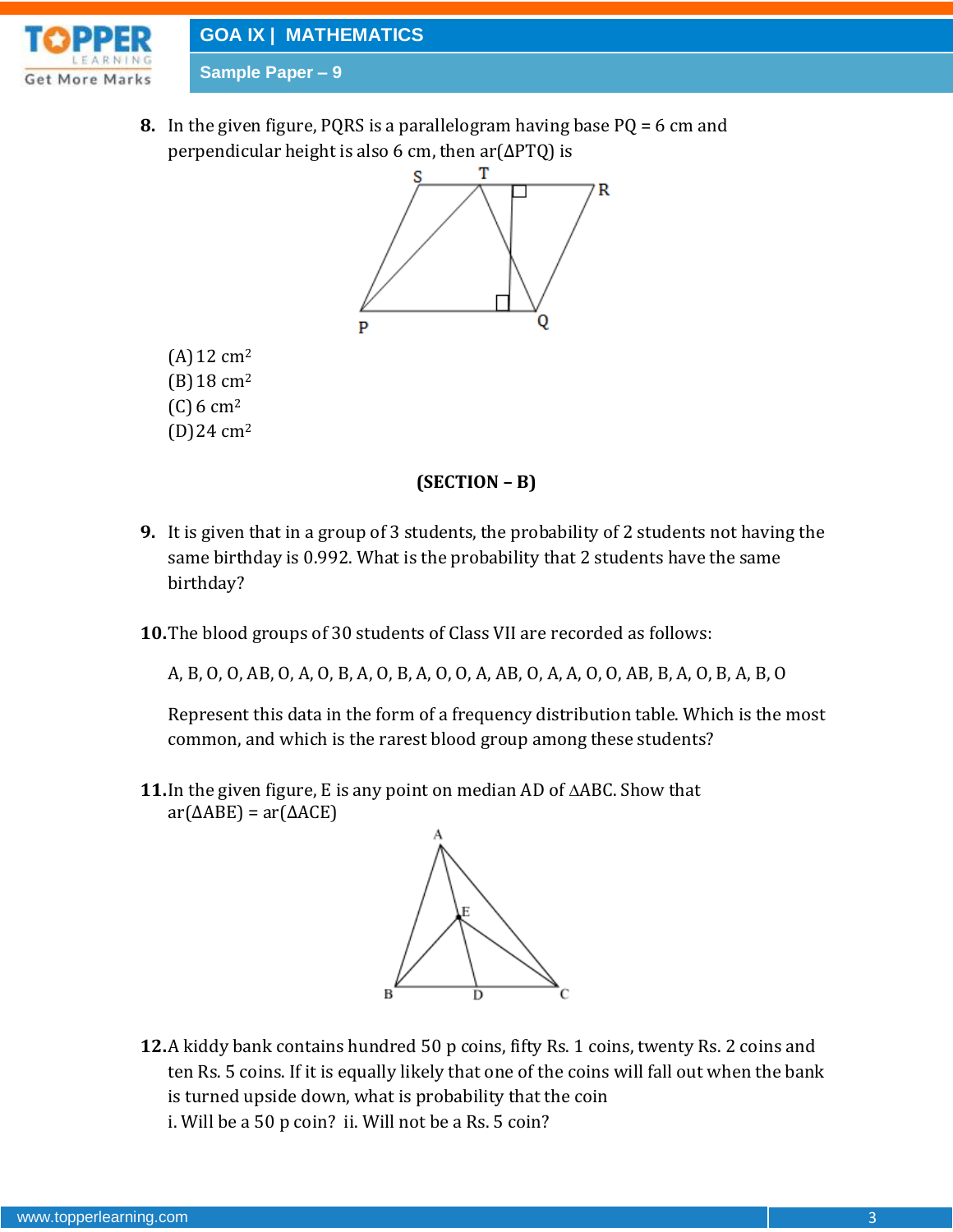

**13.**If two circles intersect at two points, prove that their centres lie on the perpendicular bisector of the common chord.



**14.**In parallelogram ABCD, two points P and Q are taken on diagonal BD such that DP = BQ (see the given figure). Show that (i)  $\triangle APD \cong \triangle CQB$  (ii) AP = CQ



## **(SECTION – C)**

- **15.**Neha went to a 'sale' to purchase some pants and skirts. When her friend asked her how many of each she had bought, she answered, "The number of skirts are two less than twice the number of pants purchased. Also the number of skirts is four less than four times the number of pants purchased." Help her friend to find how many pants and skirts Neha bought.
- **16.**Sum of the digits of a two digit number is 12. If 18 is added to the original number the digits interchange their places. Write two linear equations representing these situations.
- **17.**If a dice is rolled once, what is the probability that it will show i. A multiple of 1? ii. A multiple of 7?
- **18.**A sphere, a cylinder and a cone have the same radius. Find the ratio of their curved surface areas.

**OR**

A joker's cap is in the form of right circular cone whose base radius is 7 cm and height is 24 cm. Find the area of the sheet required to make 10 such caps.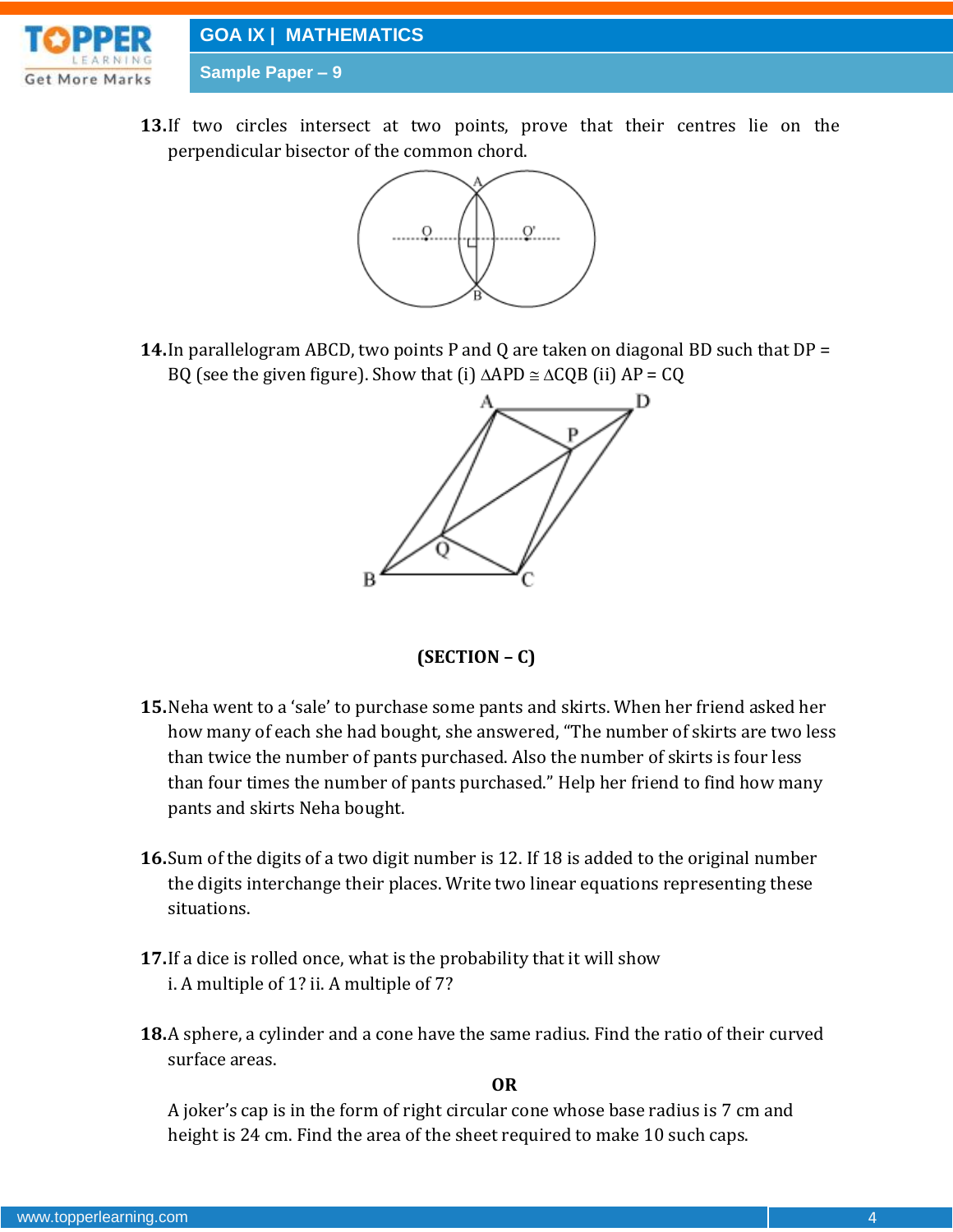

**19.**In a retail market, a fruit vendor was selling oranges kept in packing baskets. These baskets contained varying number of oranges. The following was the distribution of oranges:

| No. of oranges | $10 - 14$ | $15-19$ | $20 - 24$ | 25-29 | 30-34 |
|----------------|-----------|---------|-----------|-------|-------|
| No. of baskets | 15        | 110     | 135       | 115   | 25    |

Find the mean number of oranges kept in each basket. Which method of finding the mean did you choose?

- **20.**If diagonals of a cyclic quadrilateral are diameters of the circle through the vertices of the quadrilateral, prove that it is a rectangle.
- **21.**The side AB of a parallelogram ABCD is produced to any point P. A line through A and parallel to CP meets CB produced at Q. The parallelogram PBQR is completed (see the following figure). Show that area(ABCD) = area(PBQR).



**22.**A village, having a population of 4000, requires 150 litres of water per head per day. It has a tank measuring 20 m  $\times$  15 m  $\times$  6 m. For how many days will the water of this tank last?

**OR**

Given below is the graph of the equation ax  $+by +c = 0$ . Use the graph to find i. x when  $y = 0$  and ii. y when  $x = 0$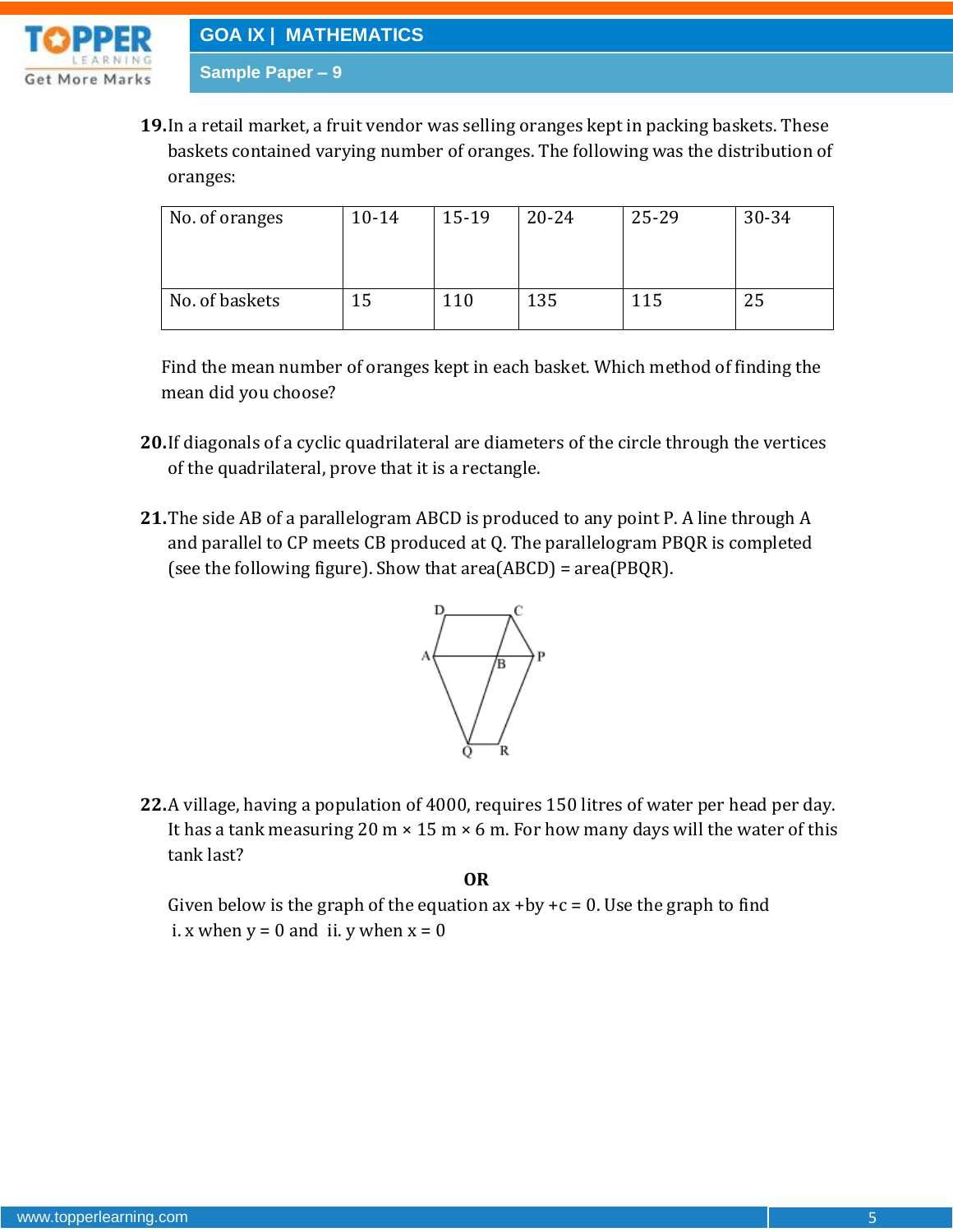



**23.**ABCD is a quadrilateral in which P, Q, R and S are mid-points of the sides AB, BC, CD and DA, as shown in the given figure. AC is the diagonal. Prove that:



- i. SR || AC and SR =  $\frac{1}{2}$  AC
- ii.  $PQ = SR$
- iii. PQRS is a parallelogram.
- **24.**A box contains 90 discs which are numbered from 1 to 90. If one disc is drawn at random from the box, find the probability that it bears (i) A two-digit number (ii) A perfect square number (iii) A number divisible by 5.

## **(SECTION – D)**

- **25.**Places A and B are 100 km apart on a highway. One car starts from A and another from B at the same time at different speeds. If the cars travel in the same direction, they meet in 5 hours. If they travel towards each other, they meet in 1 hour. What are the speeds of the two cars?
- **26.**Suppose you have Rs. 12000 to invest. You have to invest some amount at 10% and the rest at 15%. How much should be invested at each rate to yield 12% in the total amount invested?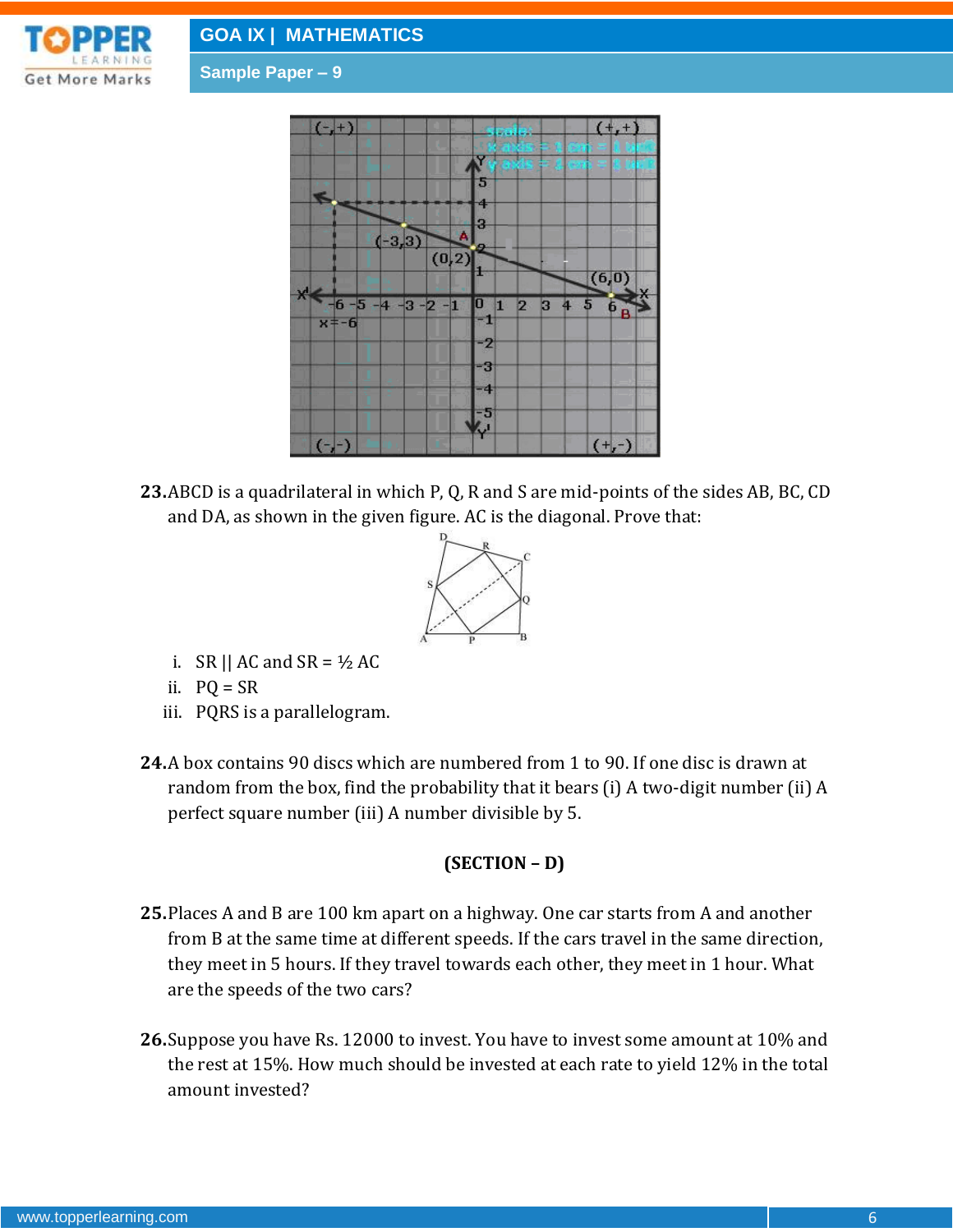

**27.**A wooden bookshelf has external dimensions as follows: height = 110 cm, depth = 25 cm, breadth = 85 cm. The thickness of the plank is 5 cm everywhere. The external faces are to be polished and the inner faces are to be painted. If the rate of polishing is 20 paise per cm<sup>2</sup> and the rate of painting is 10 paise per cm<sup>2</sup>, find the total expenses required for polishing and painting the surface of the bookshelf.



- **28.**A dome of a building is in the form of a hemisphere. From inside, it was whitewashed at the cost of Rs. 498.96. If the cost of white-washing is Rs. 2.00 per square metre, find the
	- i. Inner surface area of the dome
	- ii. Volume of air inside the dome.
- **29.**Rahim takes out all hearts from a pack of cards. What is the probability of
	- i. Picking out an ace from the remaining pack.
	- ii. Picking out a diamonds.
	- iii. Picking out a card that is not a heart.
	- iv. Picking out the ace of hearts.
- **30.**AC and BD are chords of a circle which bisect each other. Prove that (i) AC and BD are diameters; (ii) ABCD is a rectangle.



- **31.**The lengths of two parallel chords of a circle are 6 cm and 8 cm. If the smaller chord is at distance of 4 cm from the centre, what is the distance of the other chord form the centre?
- **32.**Construct ∆ABC whose sides are 3.5 cm, 3.0 cm and 4.8 cm. Bisect the smallest angle and measure each part.

**OR**

Construct a triangle with base = 5 cm, sum of the other two sides =  $7.7$  cm and one of the angles at the base =  $60^{\circ}$ .